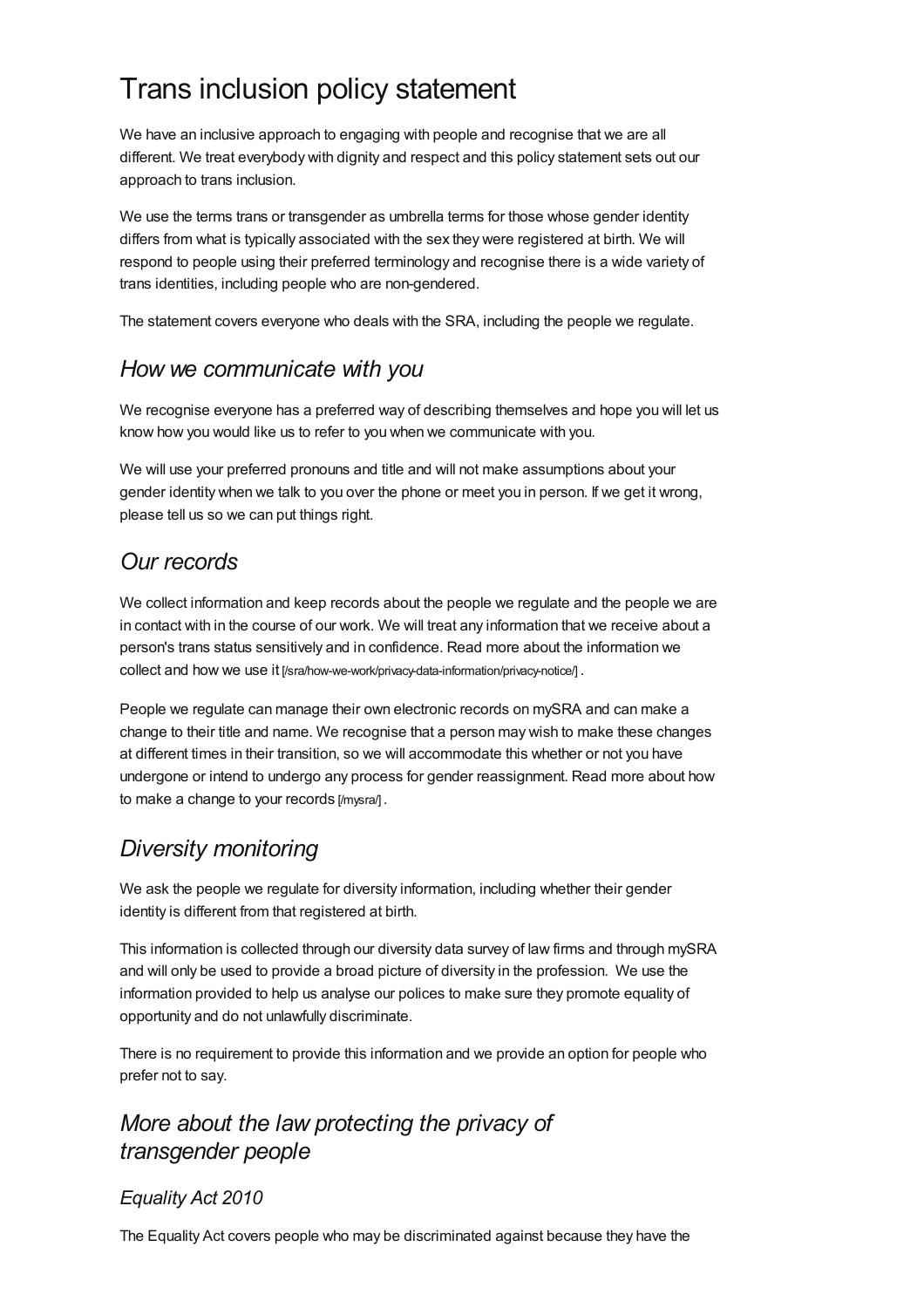protected characteristic of 'gender reassignment' and refers to people with this characteristic as 'transsexual'.

This includes people who are "proposing to undergo, [are] undergoing or [have] undergone a process (or a part of a process) for the purpose of reassigning [their] sex by changing physiological or other attributes of sex". We recognise that some trans people find this terminology outdated.

The Equality Act protects people in various aspects of their daily life, including when they are in employment, when they are using services being provided to the public (like shops, hotels or banking facilities) and when they are dealing with organisations carrying out public functions like the SRA.

The SRA is also covered by the public sector equality duty set out in the Equality Act and this means we must be proactive in taking steps to make sure our approach is fair to trans people.

#### *Gender Recognition Act 2004*

The Gender Recognition Act 2004 gives legal recognition to trans people in their acquired or affirmed gender through a Gender Recognition Certificate (GRC). It provides a process for people to apply for a GRC which allows them to change their birth certificate.

The Act protects people who have a GRC or are applying for one, by making it a criminal offence for someone in an official capacity to disclose information which reveals a person's planned or actual change of gender status. There are exceptions, for example when disclosure is necessary and relevant to the investigation of a crime or to court proceedings. The SRA will take steps to make sure that your data is secure.

## *Data Protection Act 2018*

Everyone responsible for using personal data has to follow strict rules called 'data protection principles'. They must make sure the information is:

- used fairly and lawfully
- used for specified, explicit and legitimate purposes
- used in a way that is adequate, relevant and limited to only what is necessary
- accurate and, where necessary, kept up to date
- kept for no longer than is necessary
- handled in a way that ensures appropriate security, including protection against unlawful or unauthorised processing, access, loss, destruction or damage

In addition, data processing must not cause either unwarranted and substantial damage or distress to the individual. So organisations, including the SRA must be sensitive in handling the records of trans people, for example in how they record gender identity, names and titles.

#### *The Human Rights Act 1998*

The Human Rights Act gives effect in UK law to the basic rights and fundamental freedoms contained in the European Convention on Human Rights, so these rights care are enforceable in UK courts. It governs the conduct of all public bodies carrying out public functions, including the SRA. It makes it unlawful for those bodies to act in a way that is incompatible with a convention right.